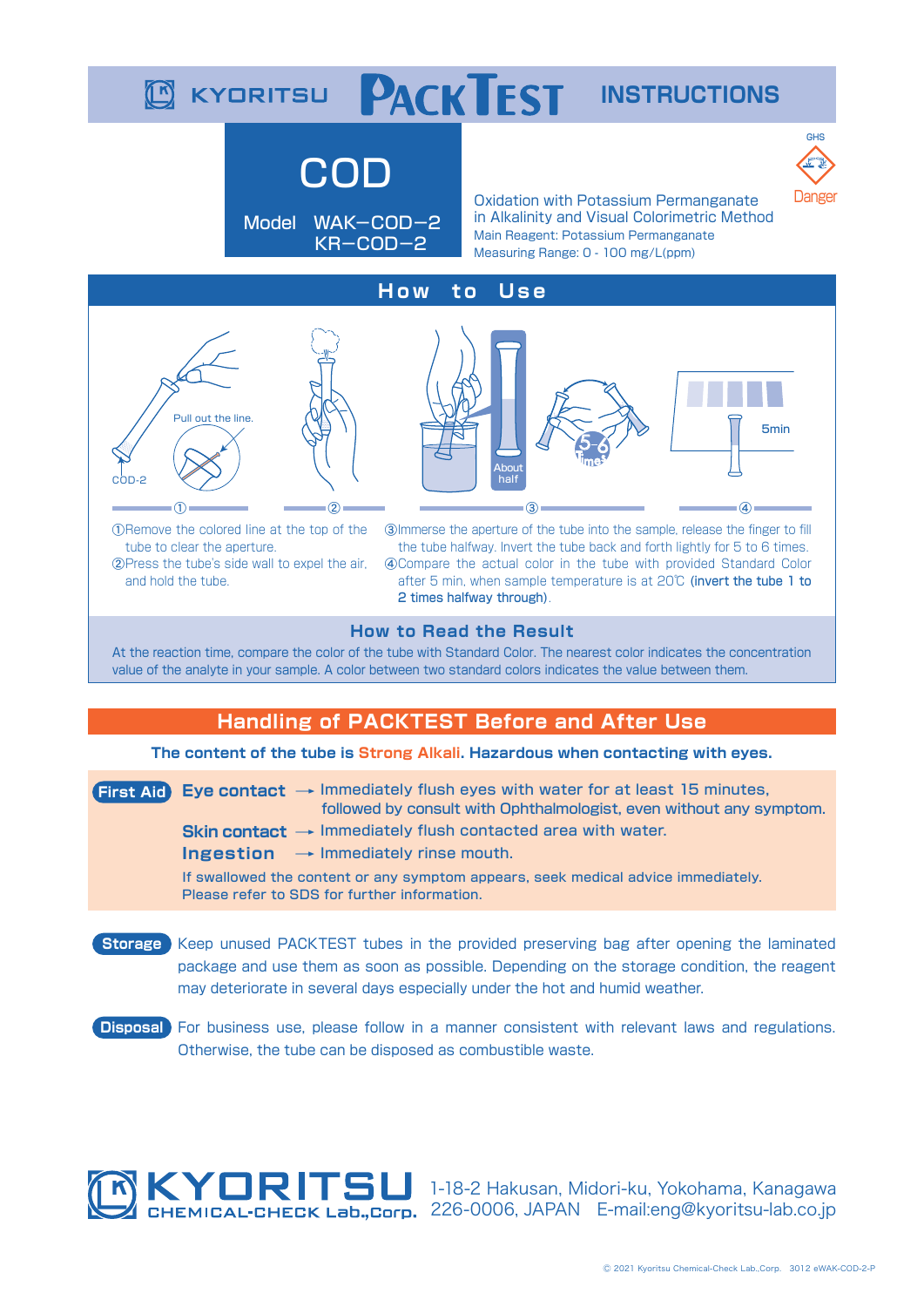## **PACKTEST COD**

#### **Caution**

- 1. Unclean container used to collect sample or stains on hands may affect the result. Please use clean container and wash hands thoroughly prior to measure.
- 2. Keep the sample temperature at 20℃. If the sample temperature is different, determine the reaction time from the graph on the right. After the specified time passes, the value will be higher.
- 3. Using Glucose standard solution, it develops color as light brown at 1,000mg/L, and it becomes colorless when it is more than 1,000mg/L. When the result is expected to exceed 100mg/L, please dilute the sample prior to use.



- 4. It is hard to determine the value between 50 and 100mg/L, it is recommended to dilute the sample to be under 50mg/L for better readability.
- 5. The optimum pH upon reaction will be around 13. If the pH of the sample will be less than 5, please adjust pH 7 or higher with diluted sodium hydroxide solution prior to measurement.
- 6. Ensure that the PACKTEST tube is filled up to half. Larger or smaller sample volume will imply higher or lower value, respectively.
- 7. PACKTEST Square Cup (Model: WAK-CC10) is sold separately. It will help getting sample at 1.5mL constantly, also help drawing the sample into tube easily.
- 8. When comparing to the Standard Color, please be sure to read under the daylight. It may be difficult to determine the color under the direct sunlight, certain florescent lights, mercury lamp or LED.
- 9. You can put the line back into the aperture to seal. This will avoid possibility of spilling the content of the tube.

### About COD

COD is an abbreviation for Chemical Oxygen Demand. There are various methods for measuring COD, that differ in oxidizing agent, reaction time, and reaction temperature; and each method has different oxidizing ratio depending on the type and concentration volume of oxidizable substances. In Japan, standard procedure for using the potassium permanganate method (COD-Mn) indicated in JIS K 0102 17. carried out in acidic medium for 30 min in water bath (100℃) is generally used, but PACKTEST COD utilizes JIS K 0102 19. using the alkaline medium (COD-OH) for presenting the advantage of fast and simple method. Alkaline medium method for JIS, the amount of potassium permanganate consumed in a boiling water bath for 20 min is determined by titration. On the other hand, PACKTEST COD determines the value by change of colors which potassium permanganate is consumed at ordinary temperature. The standard protocol uses glucose for standard solution. Water from the river may have good correlation with official COD-Mn method, but most of the oil, detergents, and other solids do not. When using PACKTEST for wastewater, please check correlation with official method, like JIS in Japan, for better reading.

#### **Measuring Seawater**

When measuring seawater, the reaction tends to proceed faster and result in positive false reading, so reading half to one indicator below matching color may provide the estimated value. When COD value is more than 20mg/L, it may become colorless.